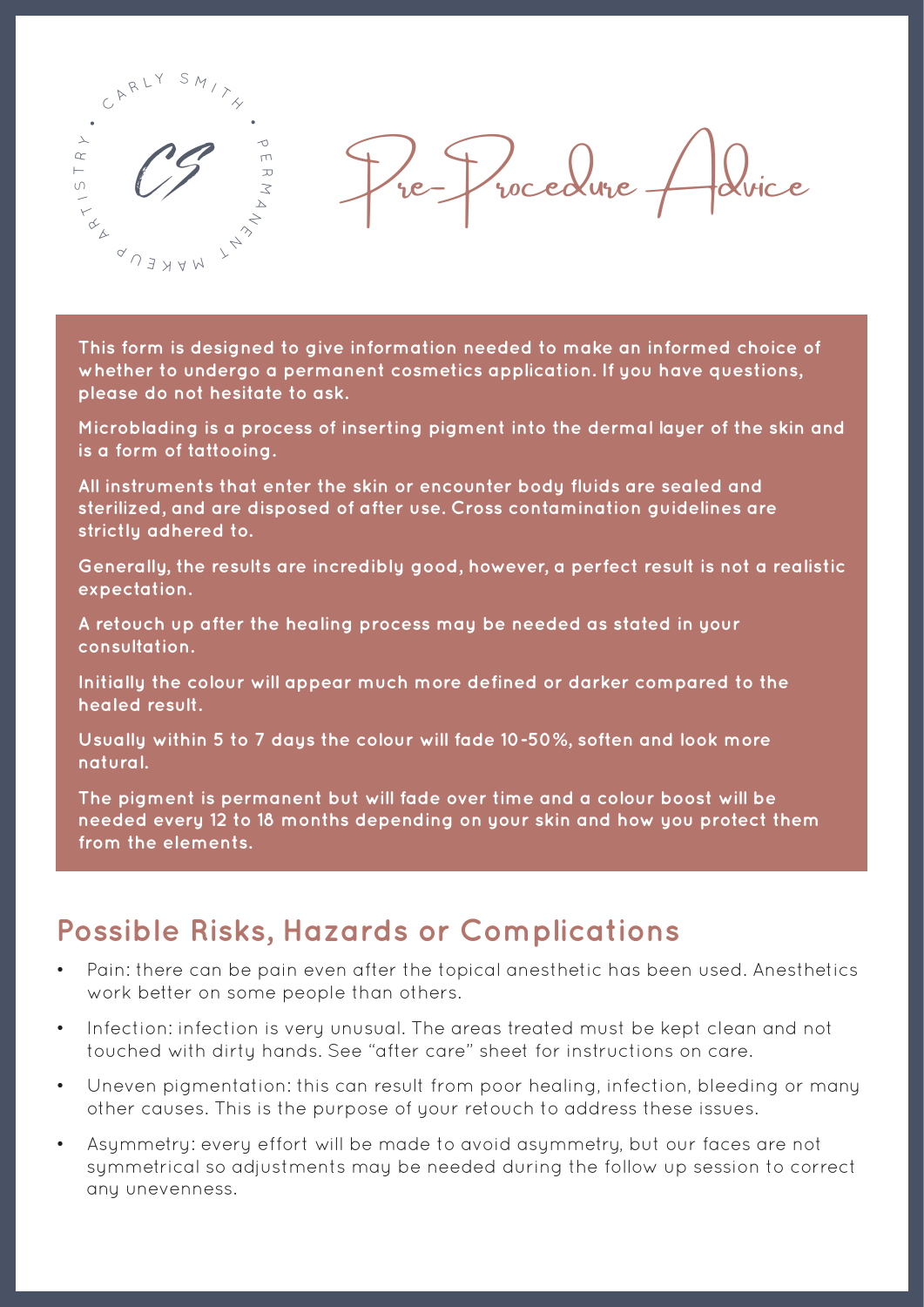- Excessive swelling or bruising: some people bruise and swell more than others. Ice packs may help and the bruising and swelling typically disappears with 1-5 days. Some people don't bruise or swell at all.
- Anesthesia: topical anesthetics are used to numb the area to be tattooed. EMLA and xylocaine are used please inform your technician if you are allergic.
- MRI: because pigments used in permanent cosmetic procedures contain iron oxides, you will need to inform your gp if you are planning to have an MRI.
- Allergic reaction: although allergic reactions are very rare in permanent cosmetics a patch test is not a guarantee that you will not have an allergic reaction. A patch test must be performed 48 hours prior to your procedure taking place.
- A scratch test can be done 2 hours before instead of the patch test or in addition to it should the technician see fit.

### **The alternative to these possibilities is to use cosmetics and not undergo the permanent cosmetics procedure.**

## **What's Normal?**

- Swelling, itching, scabbing, light bruising and dry tightness. Ice packs are a nice relief for swelling and bruising.
- Too dark and slightly uneven appearance. After 2-7 days the darkness will fade and once swelling subsides unevenness usually disappears. Any adjustments will be made during your retouch appointment.
- Colour change or colour loss. As the procedure area heals the colour will soften and lighten and sometimes seem to disappear. This is the purpose of the retouch appointment and is why the retouch is necessary. The procedure area has to be completely healed before a retouch can be performed. This takes at least four weeks.
- Needing a colour boost later. A touch up may be needed 1 to 2 years after the initial procedure depending on your skin type medications and sun exposure and lifestyle. We recommend a retouch up between 30-60 days after the first session *(included in today's price)* and every 12-24 months to keep them looking fresh and beautiful.

### **Failure to follow after care instructions may result in infections, pigment loss or discolouration.**

**No treatment will be carried out on any clients who are/could be pregnant or breastfeeding. Please inform your technician of any Medications or Medical Issues you have.**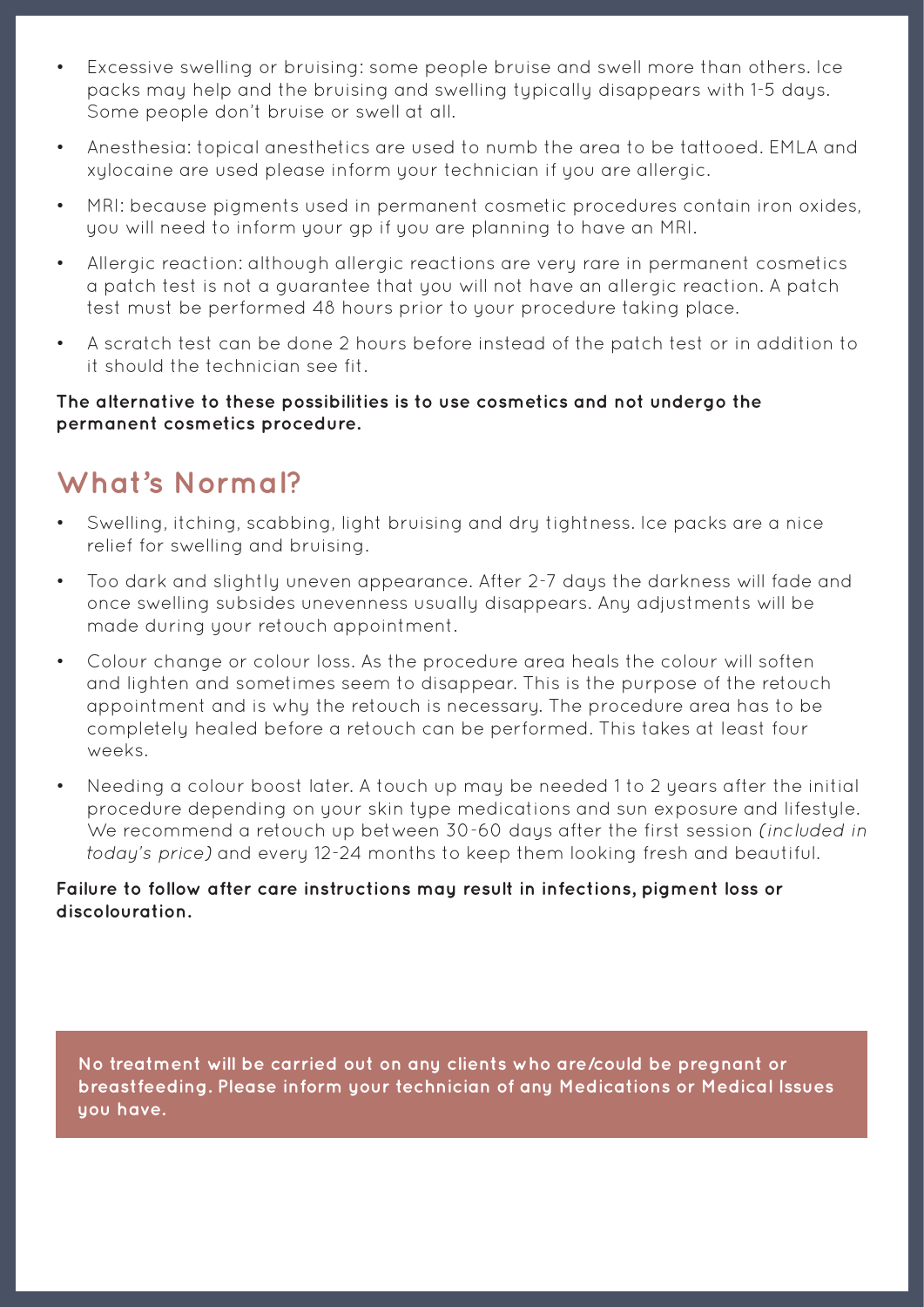# **Pre-Procedure Advice**

SOME OF THE COMMON CONTRA-INDICATIONS THAT PREVENT THE MICROBLADING TREATMENT BEING PERFORMED:

- Diabetes
- Epilepsy within the last 2 years
- Roaccutane within the last year
- Blood thinners
- Pregnancy / Breastfeeding
- Hepatitis *(A, B, C, D)*
- AIDS
- Skin Damage
- Diseases & Disorders in the skin
- Heart Disease

We invite you to familiarise yourself with the following information prior to giving your technician consent to perform any treatment:

- If you like, you can bring with you your eyebrows pencilled the way you like them. Bring a coloured pencil of choice.
- If you get your eyebrows waxed or tinted, please have this done at least 7 days prior to your scheduled procedure. It is recommended to wait at least 14 days to have them waxed & 30 days for tinting after the procedure.
- Regular makeup can be worn immediately after your procedure, just not on the treated area until healed.
- The eyebrows WILL appear bolder immediately after the procedure. This is common in all Permanent Makeup applications. It will begin to soften up typically within 3-30 days.
- When choosing a colour, it is recommended to go lighter until we see the healed results... we can always go darker at the touch up.... We CANNOT go lighter.
- Hair strokes WILL appear crisp and bold at first, but WILL soften up in appearance as the tissue heals. The area will shed taking some colour with it...this is normal. The area will begin to oxidise and darken over the 1st month.
- It is quite common to have areas fade more so than others. This is part of the healing process and will be treated at the recommended touch up appointment Previously done eyebrows may take 1-3 treatments to achieve the desired result. Scar tissue in the brow area of eyebrows done multiple times WILL require additional procedures and fees will apply.
- Red heads, blonds & fair skin types WILL experience more swelling, redness and fading than darker skin types.
- Clients with darker skin *(Indian, African American, Filipino, etc.)*, Please know that the Hair Strokes WILL NOT appear as defined or as dark as lighter skin tupes due to the skin colour already being naturally darker.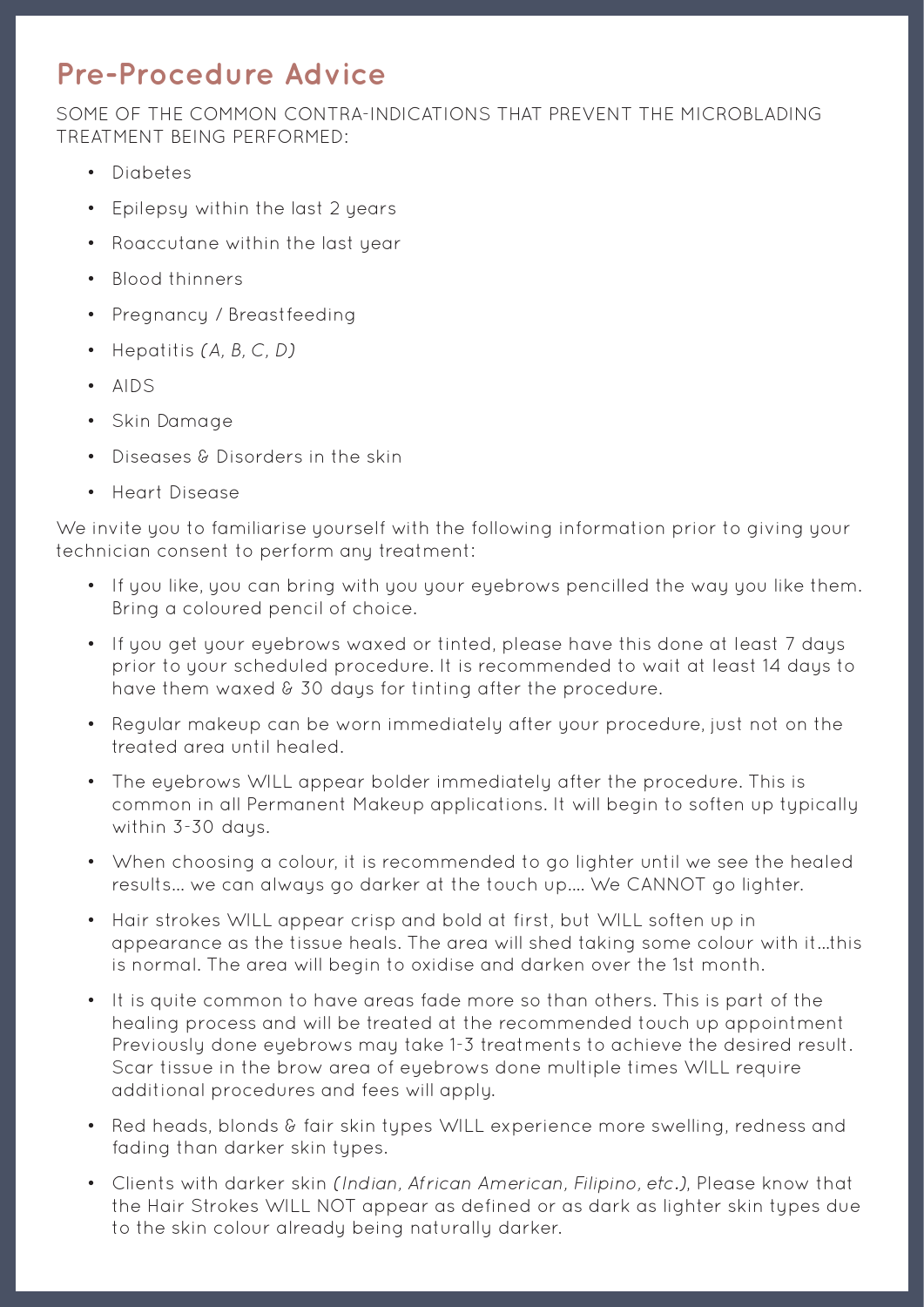- Remember, no two sides of the face are the same. 'Brows are sisters, not twins!'
- Some residual swelling is normal for all procedures
- The treated area may appear uneven, dry, itchy, tender, red & irritated. This is 100% normal
- Do not pick the treated area as you will remove the pigment resulting in patchy uneven brows.
- Your symptoms will change each day and vary on the individual
- Colour will fade/soften anuwhere from 10-50% or more in some cases
- During the retouch appointment, we will fine tune any area that has faded more than others.
- Healing process is specific to each client
- It is important to realise that you will need a colour boost every 1-2 years in order to maintain a fresh, natural appearance
- Due to the build-up of scar tissue, colour boosts will not be performed any sooner than 12 months post treatment
- If your brows have faded more than you would have liked, it is okay to pencil or powder them until your scheduled appointment
- If you will be exposing your brows to sunlight post procedure, have oily skin, use anti-ageing creams, retina/retinol products, acidic cleansers, natural elements, regular chemical peels, or exercise frequently *(salt in perspiration pulls the pigment out)*, then your cosmetics will fade permanently
- As we age, our skin changes. The permanent make-up will eventually look more powdered, this is universal with all permanent make up procedures.
- Dark Skin types please note that your permanent makeup will not appear as bold as lighter skin types. *(Indian, African American, Filipino, etc.)* It will look more solid powdered.

#### **Prior to and post treatment:**

- No direct sunlight for 2 weeks
- No Sunbeds for 2 weeks
- Avoid alcohol or caffeine the day before & prior to the procedure, this will minimise any oozing/bleeding or swelling during/after the procedure
- Smoking WILL cause the pigment to fade prematurely and anaesthetics will not last as long
- Whilst on your menstrual cycle, you may become hyper-sensitive at the procedure site